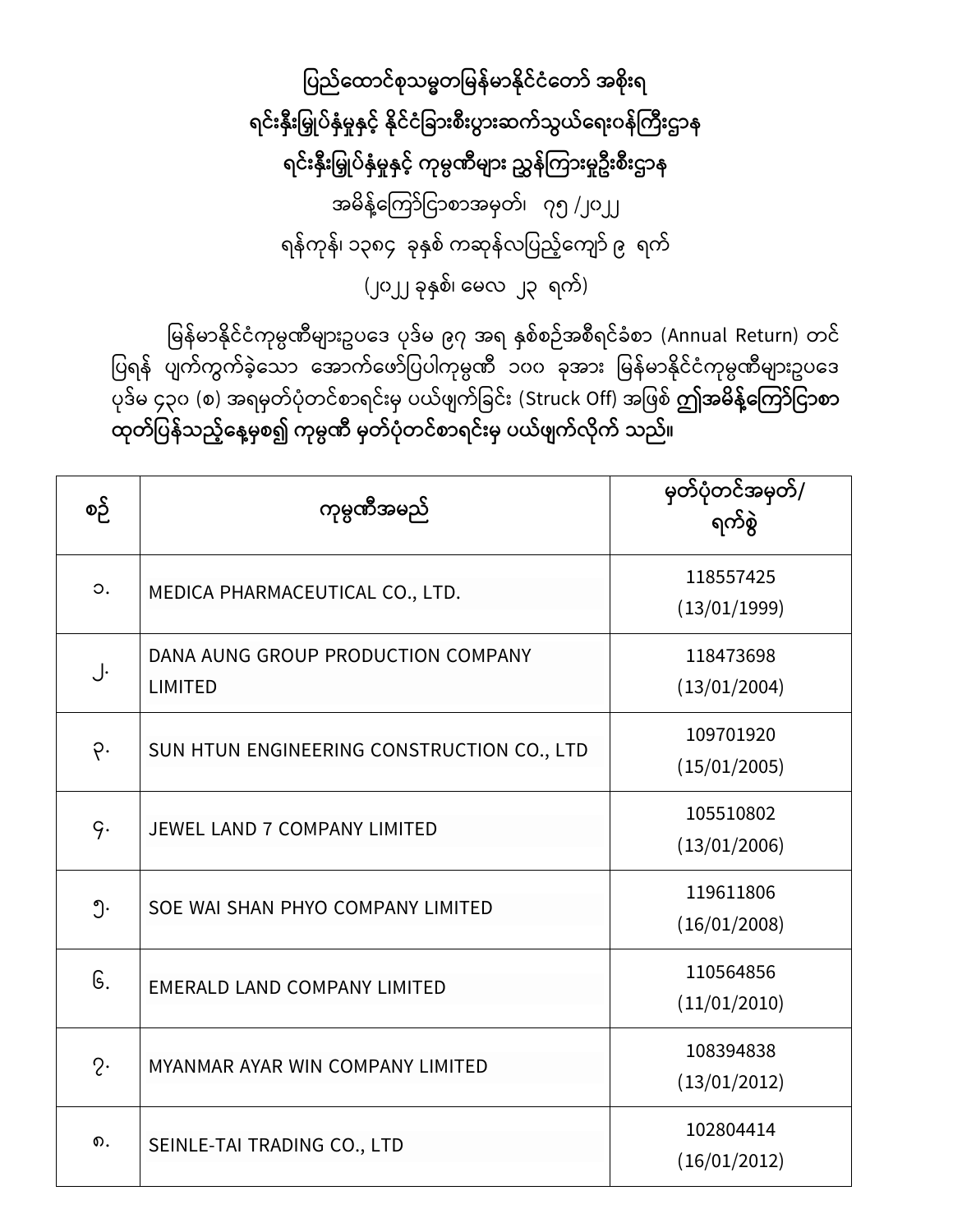| စဉ်       | ကုမ္ပဏီအမည်                                                | မှတ်ပုံတင်အမှတ်/<br>ရက်စွဲ |
|-----------|------------------------------------------------------------|----------------------------|
| ၉.        | ROYAL MYAWADDY KING TRADING COMPANY<br><b>LIMITED</b>      | 118250613<br>(11/01/2013)  |
| OO.       | MYINT MO ARRKAR TUN CONSTRUCTION COMPANY<br><b>LIMITED</b> | 116234378<br>(11/01/2013)  |
| OO.       | DUET AND WIN COMPANY LIMITED                               | 118013085<br>(11/01/2013)  |
| $O_1$ .   | PYAE SONE HTOO COMPANY LIMITED                             | 117832988<br>(15/01/2013)  |
| ၁၃.       | SOE WINT AND SONS COMPANY LIMITED                          | 117683613<br>(16/01/2013)  |
| og.       | <b>EVEREST AING COMPANY LIMITED</b>                        | 115854992<br>(13/01/2014)  |
| ၁၅.       | PHAR TAUNG COMPANY LIMITED                                 | 111591008<br>(14/01/2014)  |
| ၁၆.       | MYANMAR EARTH FOOD INTERNATIONAL COMANY<br><b>LIMITED</b>  | 104938167<br>(14/01/2014)  |
| ၁၇.       | LUCKY MASCOT LOGISTICS COMPANY LIMITED                     | 106268568<br>(14/01/2014)  |
| ၁၈.       | THURIYA SHWE AUNG COMPANY LIMITED                          | 115577662<br>(14/01/2014)  |
| ၁၉.       | SHWE MIN KHANT COMPANY LIMITED                             | 117623696<br>(14/01/2014)  |
| $\int$ O. | DOE TWAE AYE COMPANY LIMITED                               | 115287613<br>(15/01/2014)  |
| $\bigcup$ | SEIN NANG MYINT MO COMPANY LIMITED                         | 107827714<br>(15/01/2014)  |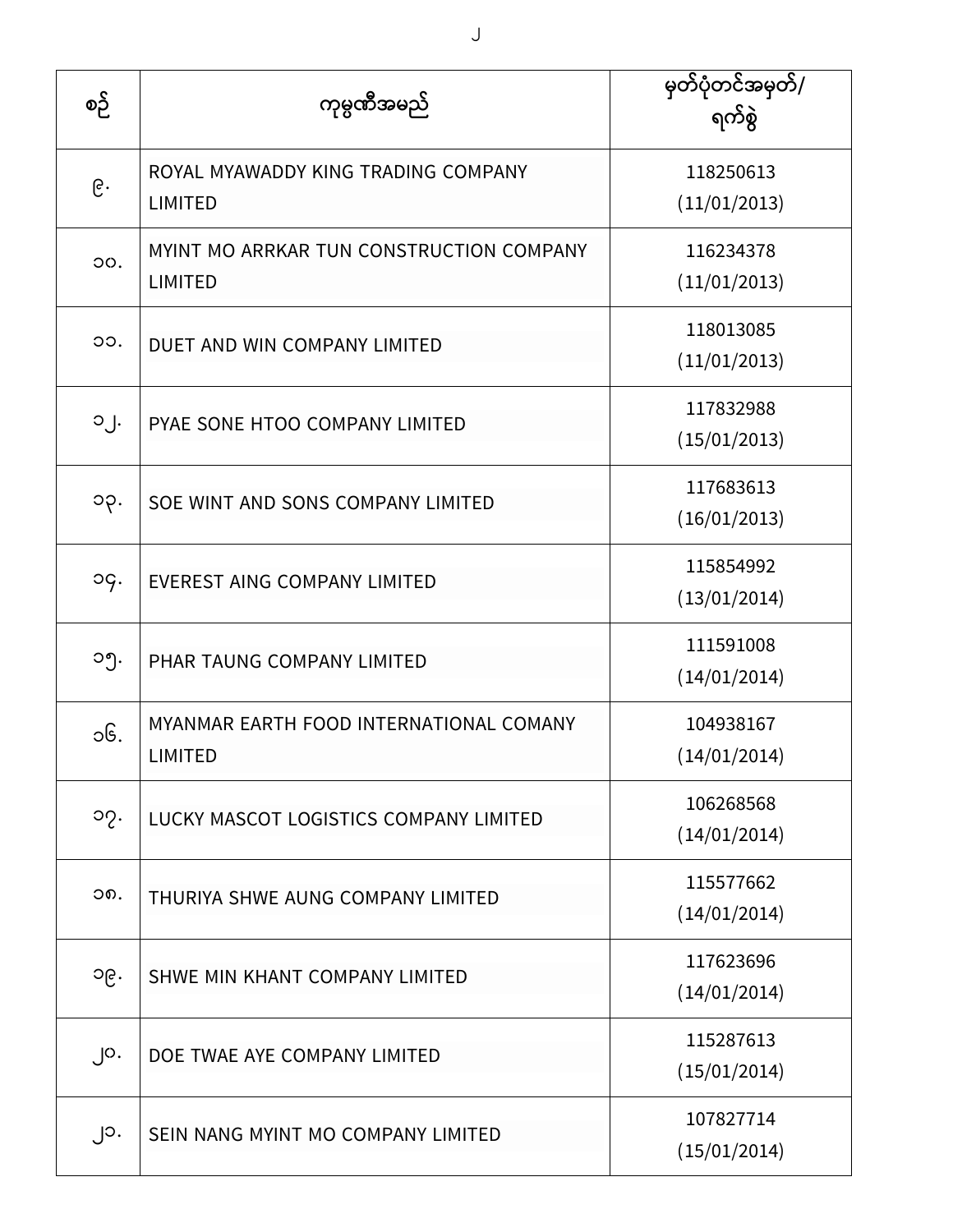| စဉ်             | ကုမ္ပဏီအမည်                                                  | မှတ်ပုံတင်အမှတ်/<br>ရက်စွဲ |
|-----------------|--------------------------------------------------------------|----------------------------|
| JJ.             | <b>K K THIN COMPANY LIMITED</b>                              | 108925876<br>(15/01/2014)  |
| $J \circ \cdot$ | DECEMBER LAND COMPANY LIMITED                                | 106793565<br>(15/01/2014)  |
| J9.             | FIRST QUALITY CONSULTING & TESTING COMPANY<br><b>LIMITED</b> | 118087011<br>(16/01/2014)  |
| ၂၅.             | HTAY UNITED FAMILY COMPANY LIMITED                           | 117028356<br>(16/01/2014)  |
| ၂၆.             | KAN SHWE PHYOE COMPANY LIMITED                               | 116908603<br>(12/01/2015)  |
| $J2$ .          | MYANMAR AYEYAR MYINTMO COMPANY LIMITED                       | 112358307<br>(14/01/2015)  |
| ၂၈.             | PHYU SIN HEIN COMPANY LIMITED                                | 110207913<br>(14/01/2015)  |
| ၂၉․             | SPEEDYS 70 COMPANY LIMITED                                   | 100875322<br>(15/01/2015)  |
| po.             | ZAW KHUN COMPANY LIMITED                                     | 118255739<br>(15/01/2015)  |
| ၃၁.             | HTARWAYA CHWIN CHAN COMPANY LIMITED                          | 118295137<br>(15/01/2015)  |
| PJ.             | <b>GEELY COMPANY LIMITED</b>                                 | 112046828<br>(15/01/2015)  |
| ၃၃.             | SCENIC SHINE MINING COMPANY LIMITED                          | 111847363<br>(15/01/2015)  |
| pg.             | UNITED ASIA PALACE COMPANY LIMITED                           | 105508654<br>(16/01/2015)  |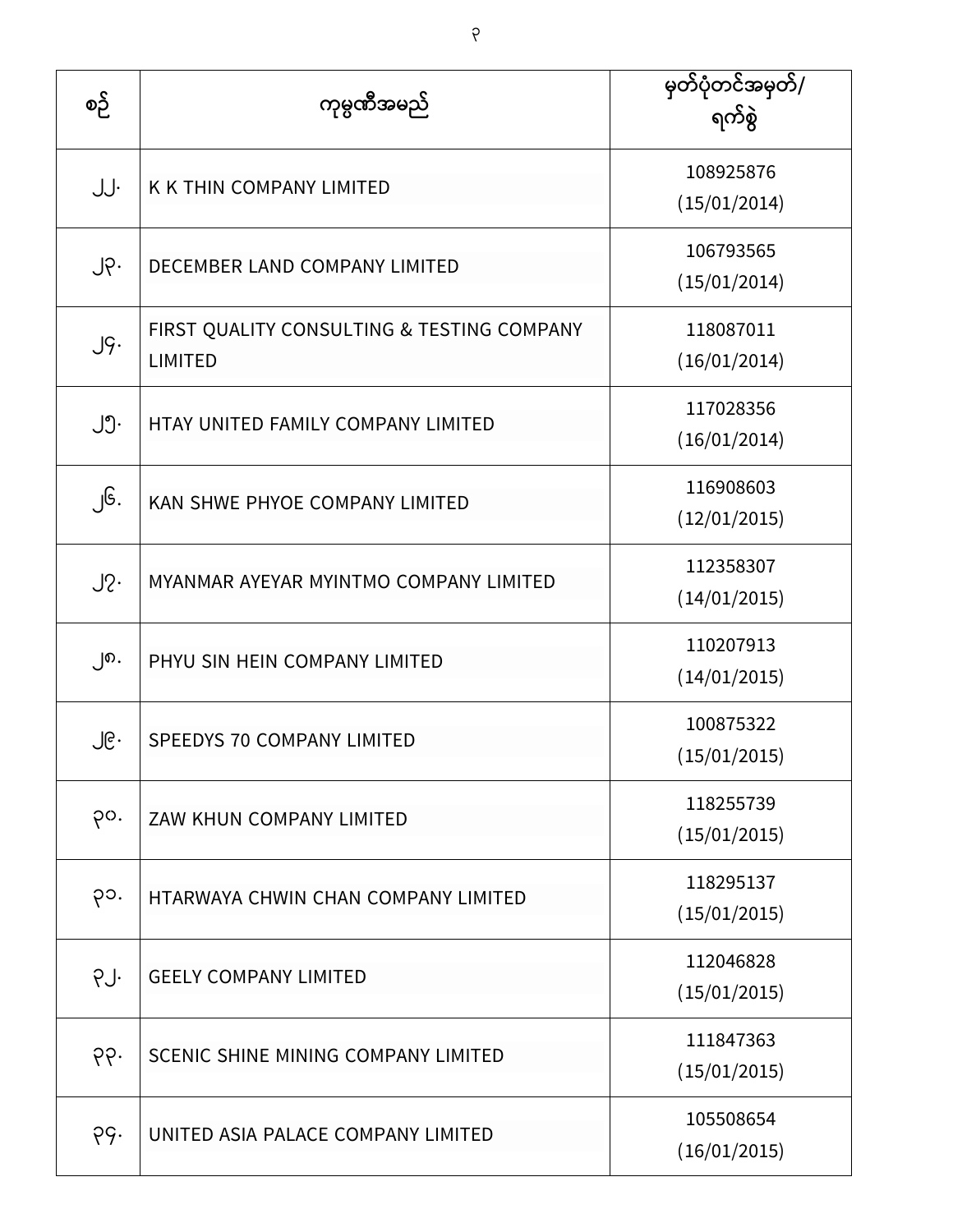| စဉ်  | ကုမ္ပဏီအမည်                                                          | မှတ်ပုံတင်အမှတ်/<br>ရက်စွဲ |
|------|----------------------------------------------------------------------|----------------------------|
| ၃၅.  | MYO MYAT KAUNG SAN COMPANY LIMITED                                   | 116878488<br>(16/01/2015)  |
| ၃၆.  | VICTORY JADE POWER COMPANY LIMITED                                   | 113810262<br>(11/01/2016)  |
| 65.  | PYAE GONE SAUNG (PGS) COMPANY LIMITED                                | 112092285<br>(11/01/2016)  |
| ၃၈.  | <b>IPROPLAN MYANMAR LIMITED</b>                                      | 117807479<br>(12/01/2016)  |
| ၃၉.  | AMAZING INNWA COMPANY LIMITED                                        | 101840654<br>(12/01/2016)  |
| go.  | PYAE SONE KHANT COMPANY LIMITED                                      | 119690706<br>(12/01/2016)  |
| go.  | <b>SWE WORLD COMPANY LIMITED</b>                                     | 106052948<br>(12/01/2016)  |
| g.j. | <b>IRON KING COMPANY LIMITED</b>                                     | 114777153<br>(13/01/2016)  |
| 99.  | BETHEL SEAMONT AGRO COMPANY LIMITED                                  | 113005297<br>(10/01/2017)  |
| 99.  | LA LA LAND COMPANY LIMITED                                           | 116291762<br>(11/01/2017)  |
| 99.  | DONGXUAN (MYANMAR) SPECIAL SEWING MACHINES<br><b>COMPANY LIMITED</b> | 111799865<br>(11/01/2017)  |
| ç၆.  | TSM THWIN SERVICES MARINE COMPANY LIMITED                            | 116347458<br>(11/01/2017)  |
| 92.  | SEIN TAUNG M.M COMPANY LIMITED                                       | 116797224<br>(11/01/2017)  |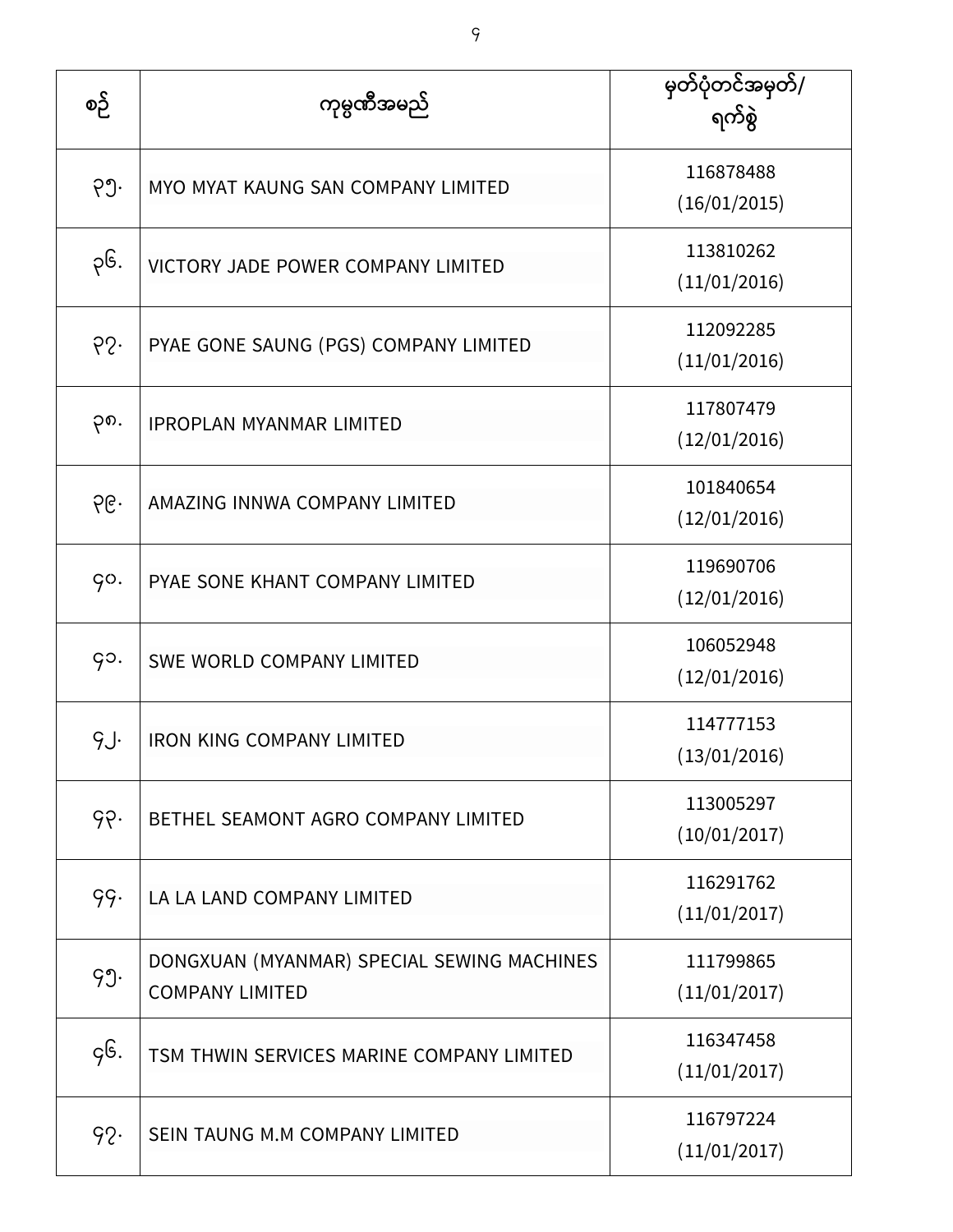| စဉ်              | ကုမ္ပဏီအမည်                                             | မှတ်ပုံတင်အမှတ်/<br>ရက်စွဲ |
|------------------|---------------------------------------------------------|----------------------------|
| ၄၈.              | <b>E.A.T COMPANY LIMITED</b>                            | 101487571<br>(11/01/2017)  |
| ၄၉.              | <b>BAGO IMAGE COMPANY LIMITED</b>                       | 117246906<br>(11/01/2017)  |
| ၅၀.              | AUNG SAN HEIN COMPANY LIMITED                           | 112582010<br>(11/01/2017)  |
| ၅၁.              | NAT MYIT NADI COMPANY LIMITED                           | 116908522<br>(12/01/2017)  |
| ၅၂.              | PINLON LA PYAE WADDY COMPANY LIMITED                    | 117160920<br>(12/01/2017)  |
| ၅၃.              | ROYAL AHSANA COMPANY LIMITED                            | 104382940<br>(12/01/2017)  |
| 99.              | ZILLION RUBY COMPANY LIMITED                            | 113836210<br>(12/01/2017)  |
| ၅၅.              | LAMBOURNE INTERNATIONAL LIMITED                         | 117517462<br>(12/01/2017)  |
| ၅၆.              | K 2 Y DESIGN AND CONSTRUCTION COMPANY<br><b>LIMITED</b> | 117294609<br>(13/01/2017)  |
| $\mathfrak{D}$ . | TUN TYAUK DWARA COMPANY LIMITED                         | 110379676<br>(13/01/2017)  |
| ၅၈.              | CHUN WEI CI CHU COMPANY LIMITED                         | 111747717<br>(13/01/2017)  |
| ၅၉.              | <b>HEFZIBAH COMPANY LIMITED</b>                         | 108851473<br>(13/01/2017)  |
| Go.              | EAST OF AYAR DEVELOPMENT COMPANY LIMITED                | 114602426<br>(13/01/2017)  |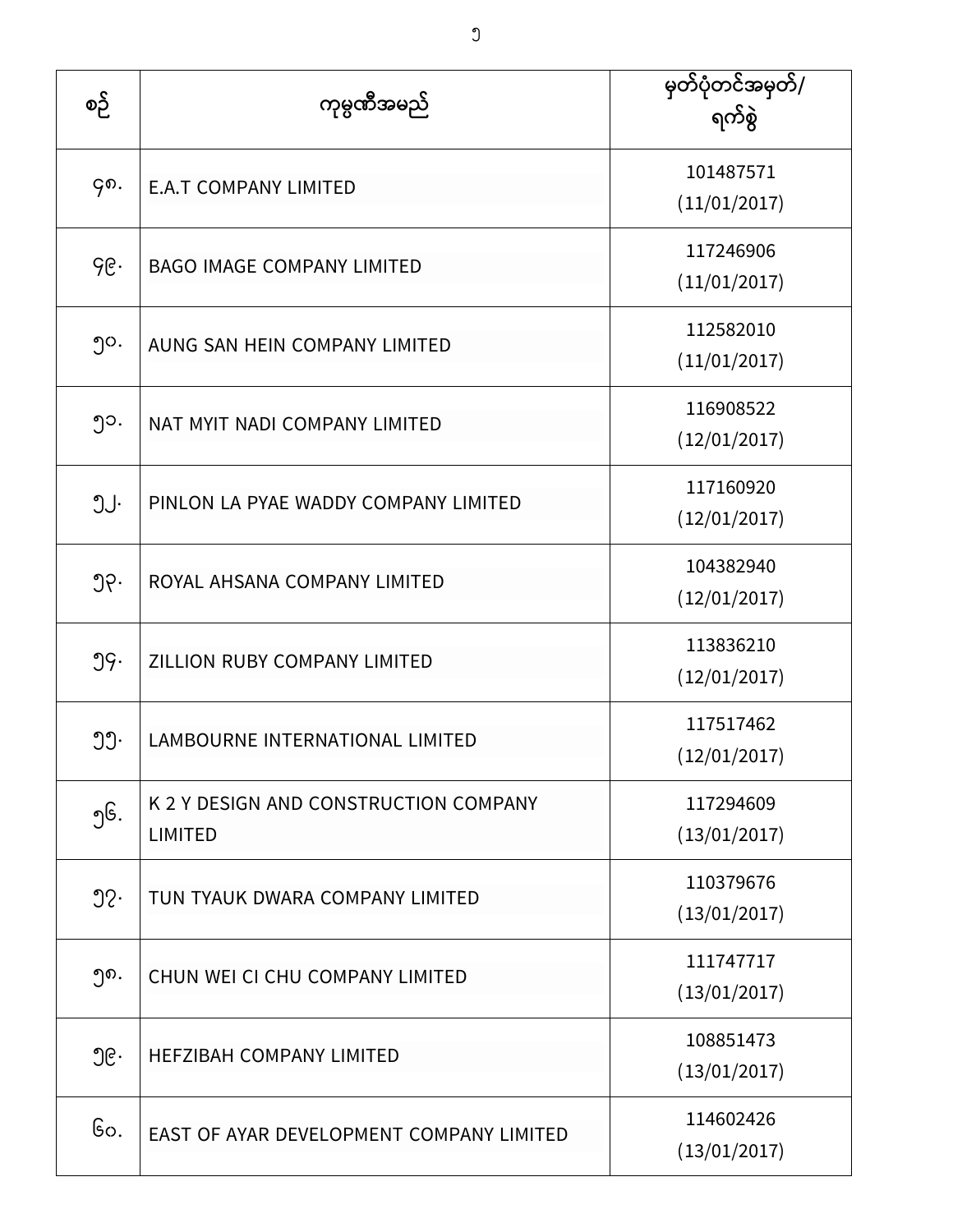| စဉ်             | ကုမ္ပဏီအမည်                                                                 | မှတ်ပုံတင်အမှတ်/<br>ရက်စွဲ |
|-----------------|-----------------------------------------------------------------------------|----------------------------|
| ၆၁.             | MYANMAR POWER BIZZ COMPANY LIMITED                                          | 106021961<br>(10/01/2018)  |
| $G_J.$          | GOLDEN GUARDS SECURITY COMPANY LIMITED                                      | 114611867<br>(10/01/2018)  |
| ၆၃.             | N Y N TRADING COMPANY LIMITED                                               | 116276917<br>(10/01/2018)  |
| Gg.             | ROYAL LUXURY COMPANY LIMITED                                                | 115056638<br>(10/01/2018)  |
| ၆၅.             | SEINN MYA NADI COMPANY LIMITED                                              | 109650978<br>(10/01/2018)  |
| GG.             | PHYO MIN KYAL COMPANY LIMITED                                               | 113466901<br>(11/01/2018)  |
| ၆၇.             | M M CHERRY MYANMAR ONLINE COMPANY LIMITED                                   | 117753158<br>(11/01/2018)  |
| ၆၈.             | SKY PYIN OO LWIN COMPANY LIMITED                                            | 113527099<br>(11/01/2018)  |
| ၆၉․             | NONIE SHIN COMPANY LIMITED                                                  | 102998979<br>(11/01/2018)  |
| $2^{\circ}$ .   | HAN TAI COMPANY LIMITED                                                     | 105334818<br>(11/01/2018)  |
| $2^{\circ}$ .   | T T BIKE COMPANY LIMITED                                                    | 122482928<br>(11/01/2018)  |
| 2J <sub>1</sub> | LOYAL THIRI COMPANY LIMITED                                                 | 101701476<br>(12/01/2018)  |
| 55              | PYITHU MANDAING AGRICULTURE AND LIVESTOCK<br><b>TRADING COMPANY LIMITED</b> | 117291677<br>(12/01/2018)  |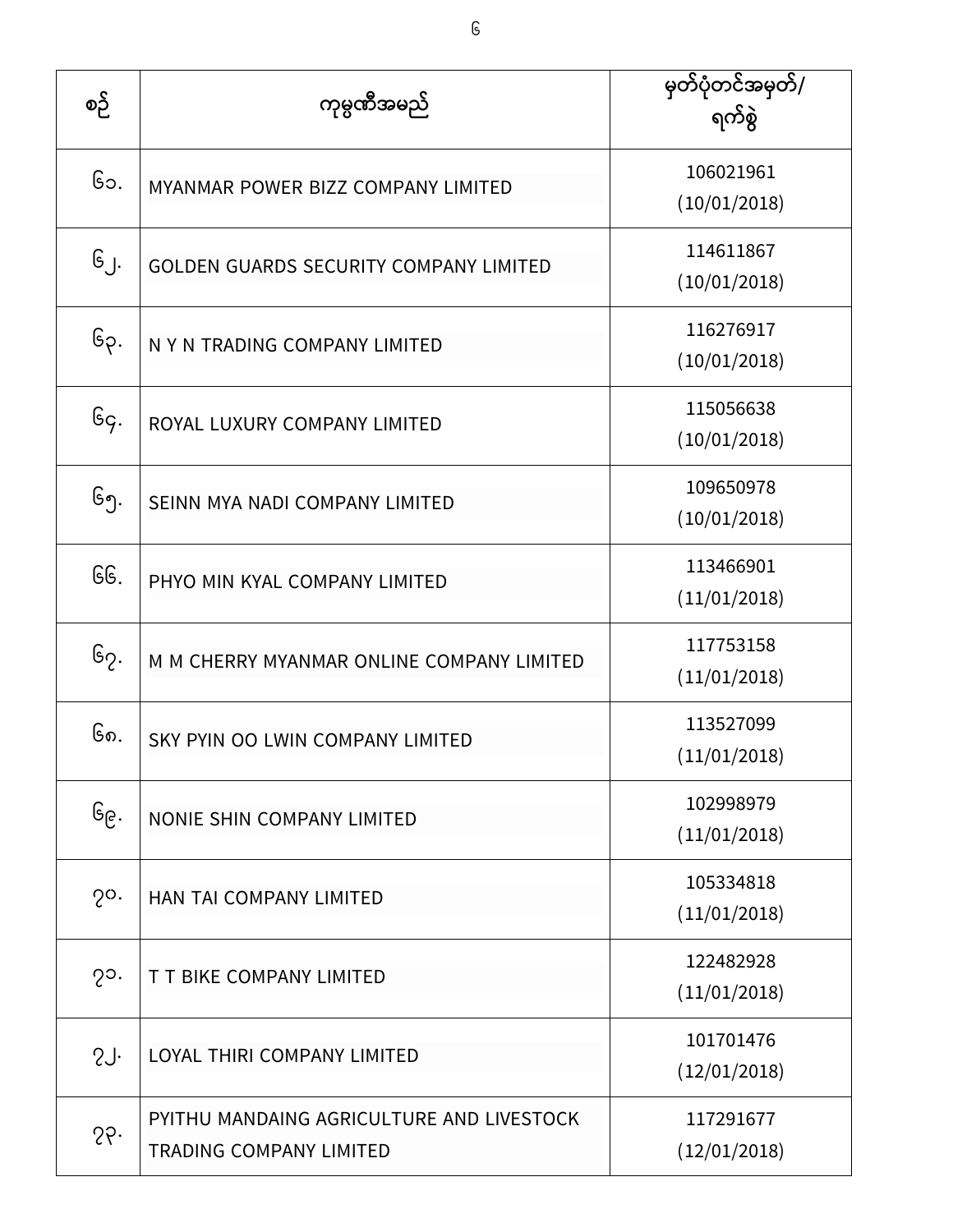| စဉ်    | ကုမ္ပဏီအမည်                                              | မှတ်ပုံတင်အမှတ်/<br>ရက်စွဲ |
|--------|----------------------------------------------------------|----------------------------|
| 29.    | MAGNA EDUCATION AND CONSULTING COMPANY<br><b>LIMITED</b> | 114748366<br>(12/01/2018)  |
| 29.    | SLEEPWELL MYANMAR COMPANY LIMITED                        | 112948236<br>(12/01/2018)  |
| ၇၆.    | PANTHADING COMPANY LIMITED                               | 114162582<br>(11/01/2019)  |
| 22.    | XI GU COMPANY LIMITED                                    | 114190187<br>(11/01/2019)  |
| ၇၈.    | YE MIN PO COMPANY LIMITED                                | 114102873<br>(11/01/2019)  |
| $56 -$ | SOE ZAY YA TRADING COMPANY LIMITED                       | 114163554<br>(11/01/2019)  |
| ၈၀.    | SHWE YAUNG TIN COMPANY LIMITED                           | 114145149<br>(11/01/2019)  |
| ၈၁.    | AUNG MYINT MO SOE COMPANY LIMITED                        | 114208507<br>(11/01/2019)  |
| ၈၂.    | TUN YAUNG TAUK COMPANY LIMITED                           | 114117110<br>(11/01/2019)  |
| ၈၃.    | KYAING THIN KHANT COMPANY LIMITED                        | 114112445<br>(11/01/2019)  |
| ၈၄.    | SHWE BAHO COMPANY LIMITED                                | 114102482<br>(11/01/2019)  |
| ၈၅.    | MYANMAR GLARE AGATE COMPANY LIMITED                      | 114498548<br>(14/01/2019)  |
| ၈၆.    | MMK LEATHER SEATS COMPANY LTD                            | 114413925<br>(14/01/2019)  |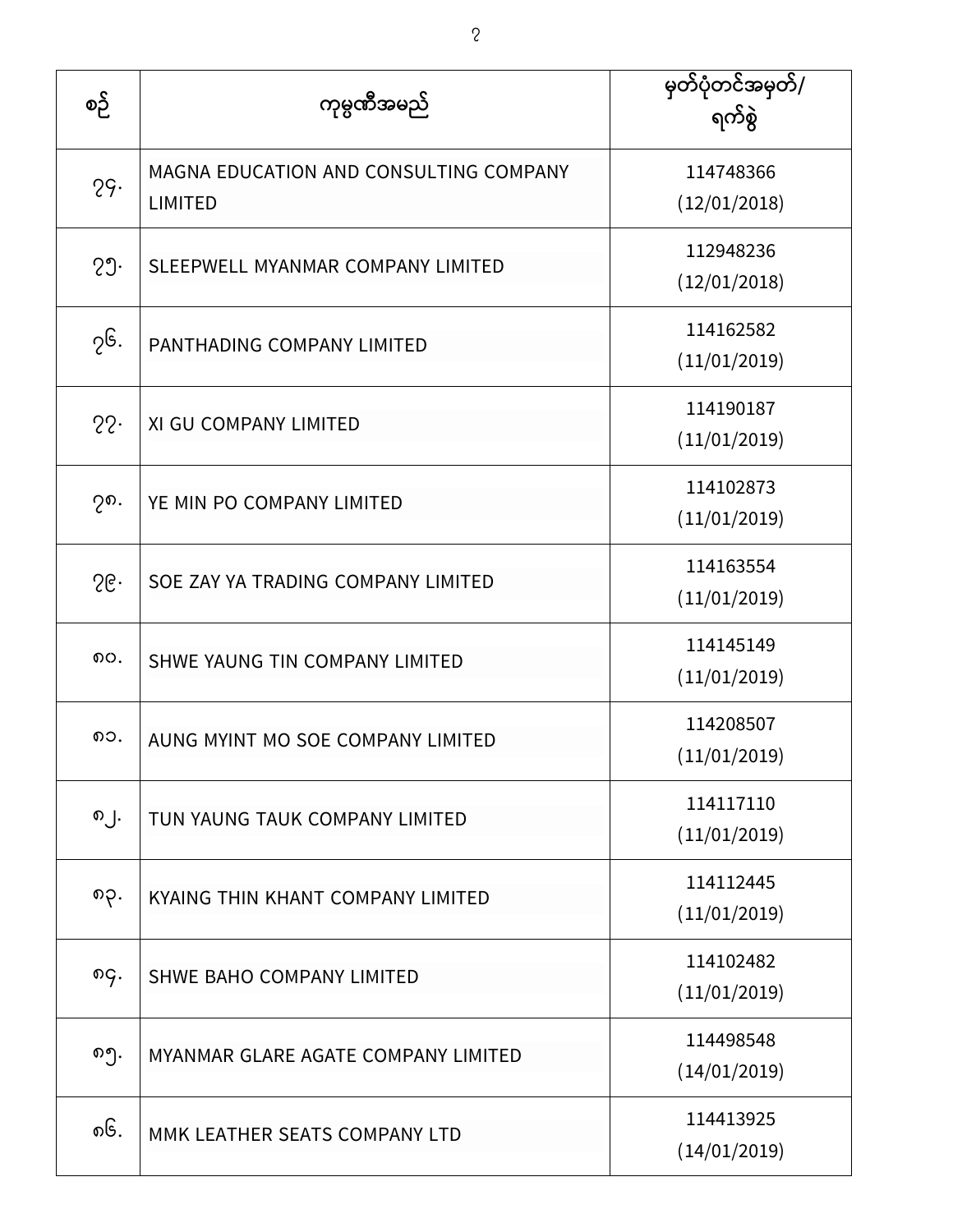| စဉ် | ကုမ္ပဏီအမည်                                              | မှတ်ပုံတင်အမှတ်/<br>ရက်စွဲ |
|-----|----------------------------------------------------------|----------------------------|
| ၈၇. | MYA THEINGI AND SISTERS COMPANY LIMITED                  | 114503975<br>(14/01/2019)  |
| ດດ. | AUNG PYAE SONE YANGON LTD                                | 114489484<br>(14/01/2019)  |
| ၈၉. | MYANMAR IMPERIAL COURT JEWELRY COMPANY<br><b>LIMITED</b> | 114306347<br>(14/01/2019)  |
| ၉၀. | EARLY BIRD GARDEN COMPANY LIMITED                        | 114364010<br>(14/01/2019)  |
| ၉၁. | YADANAR HTATE KHAUNG COMPANY LIMITED                     | 114499099<br>(14/01/2019)  |
| ၉၂. | YOMA GOLDEN GREEN COMPANY LIMITED                        | 114504114<br>(14/01/2019)  |
| ၉၃. | <b>EXPRESS DISTRIBUTION MYANMAR LTD</b>                  | 114497665<br>(14/01/2019)  |
| ၉၄. | SHWE LIN HTEIN COMPANY LIMITED                           | 114454133<br>(14/01/2019)  |
| ၉၅. | KHIN THEIN WIN COMPANY LIMITED                           | 114505986<br>(14/01/2019)  |
| ၉၆. | ROYAL GARDEN 99 COMPANY LIMITED                          | 114854107<br>(16/01/2019)  |
| 65. | TEN WORLD COMPANY LIMITED                                | 114760986<br>(16/01/2019)  |
| ၉၈. | TUN THIT SA WAI WAI COMPANMY LIMITED                     | 114856711<br>(16/01/2019)  |
| ၉၉. | PERMAIR LEATHER PAKISTAN (PVT.) LTD                      | 125951791<br>(15/06/2020)  |